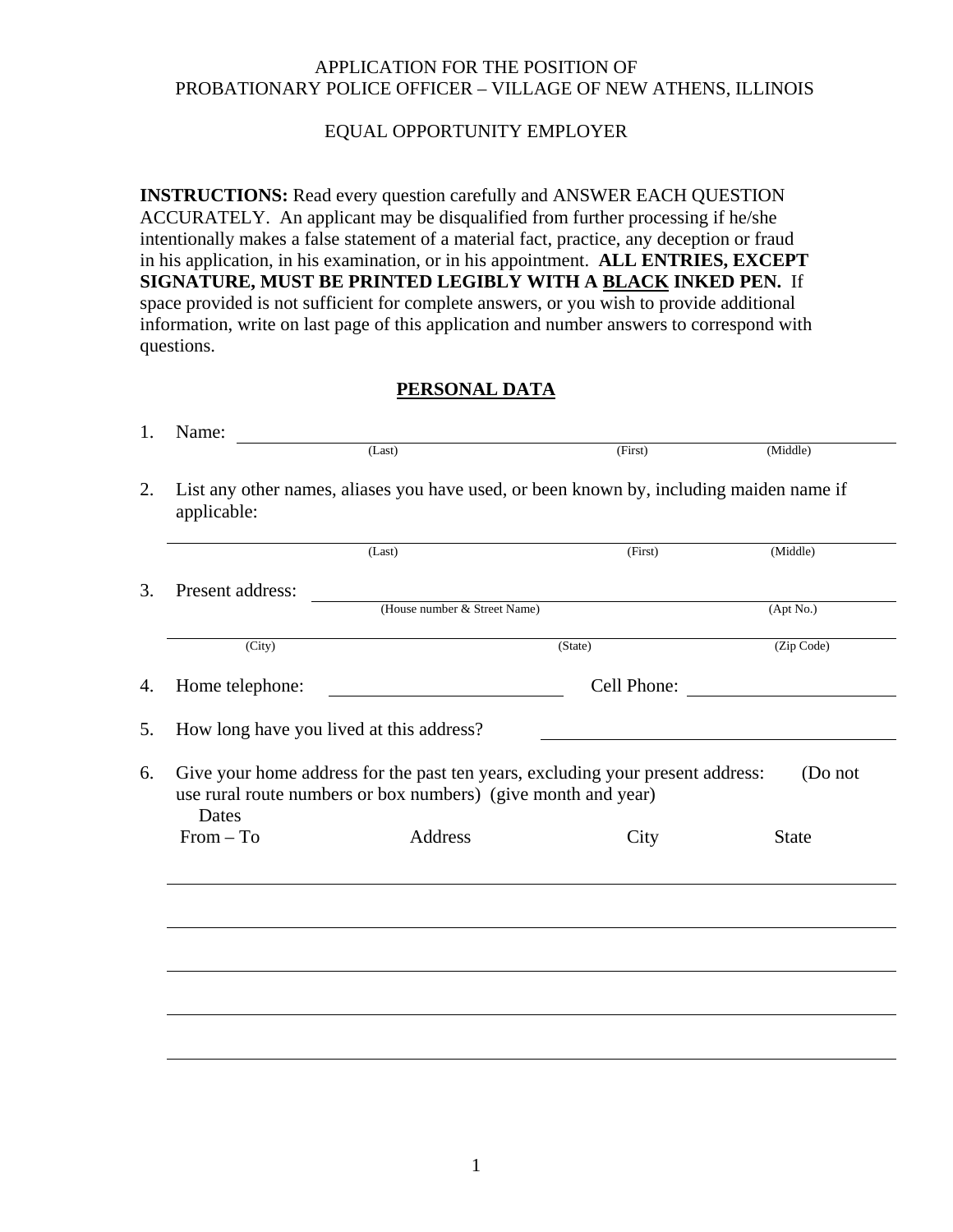| 7  | Age                                                                        |                        | Height                                          | Weight                                                                                                                                                                                |
|----|----------------------------------------------------------------------------|------------------------|-------------------------------------------------|---------------------------------------------------------------------------------------------------------------------------------------------------------------------------------------|
| 8  | Date of Birth                                                              | (Month, day, year)     | Place of Birth                                  | (City and State)                                                                                                                                                                      |
| 9  | Are you a U.S. Citizen? Yes                                                |                        | $No \t —$                                       |                                                                                                                                                                                       |
| 10 | If a naturalized citizen, give date:                                       |                        | <u> 1980 - Andrea Barbara, poeta esperanto-</u> |                                                                                                                                                                                       |
| 11 | Social Security Number:                                                    |                        |                                                 |                                                                                                                                                                                       |
| 12 | Are you (Check one) Single                                                 |                        | Married                                         | Widowed                                                                                                                                                                               |
|    |                                                                            | $Separated \n\n(Date)$ |                                                 | Divorced<br>(Date)                                                                                                                                                                    |
|    | Wife's maiden name:                                                        |                        |                                                 | Number of Dependents:                                                                                                                                                                 |
| 13 | Are you involved as a defendant or do you have a court judgment in effect? |                        |                                                 |                                                                                                                                                                                       |
|    | Yes                                                                        |                        | No If yes, state full details:                  |                                                                                                                                                                                       |
| 14 |                                                                            |                        |                                                 | Have you ever been convicted of a crime other than a parking violation? Yes<br>No no<br>If you answered yes, please provide information which explains the date, location, and nature |
|    | of the offense:                                                            |                        |                                                 |                                                                                                                                                                                       |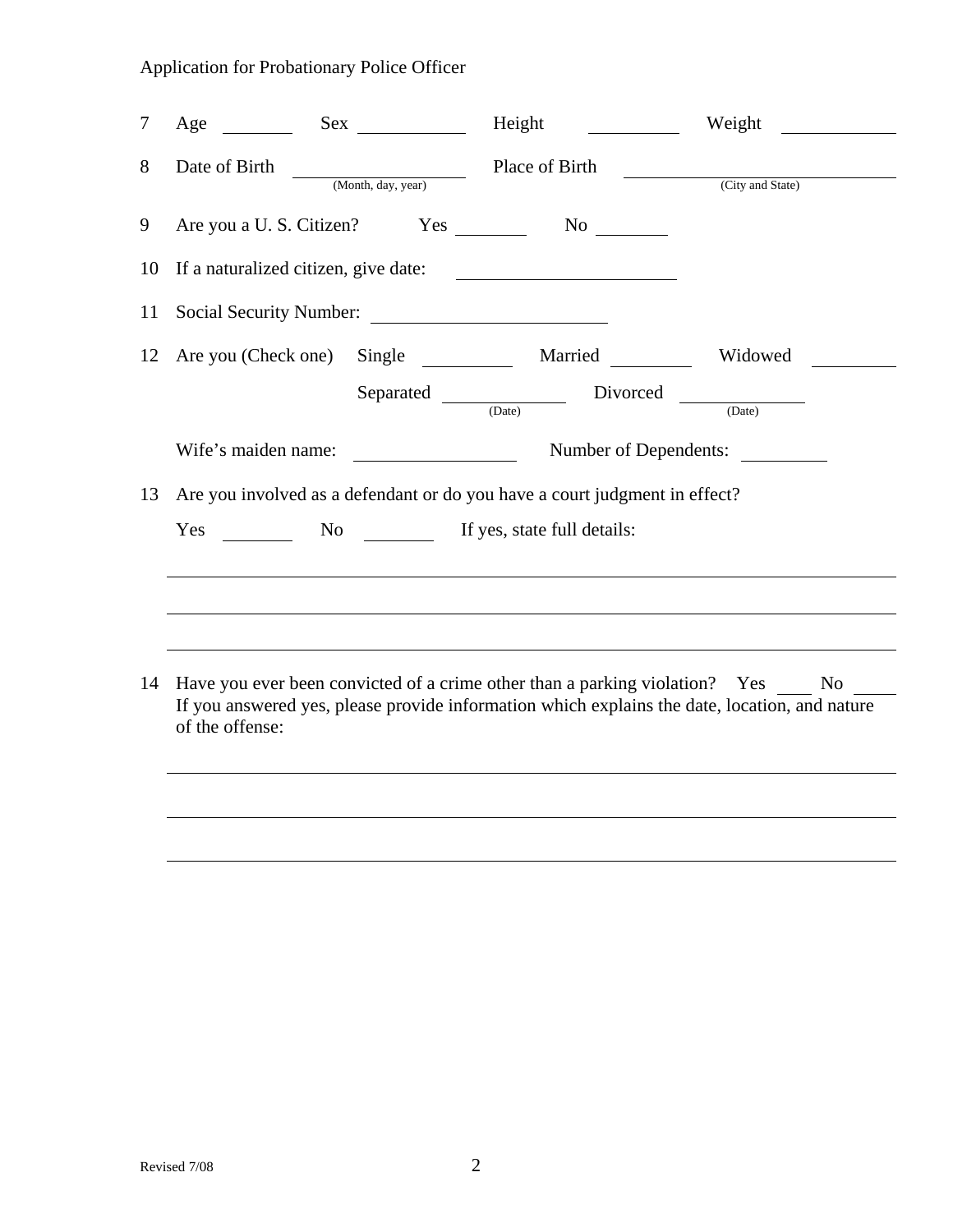# **EDUCATION**

|    |                                                                                | List an schools, concepts and business schools attended.                                 |                        |                                     |
|----|--------------------------------------------------------------------------------|------------------------------------------------------------------------------------------|------------------------|-------------------------------------|
|    | <b>NAME</b>                                                                    | <b>ADDRESS</b><br>(Including Street, City, State and Zip)<br>(Starting with High School) |                        | <b>DATES</b><br>From - To           |
|    |                                                                                |                                                                                          |                        |                                     |
|    |                                                                                |                                                                                          |                        |                                     |
|    |                                                                                |                                                                                          |                        |                                     |
| 16 |                                                                                | Did you graduate and receive a High School Diploma?                                      | $Yes \_$               |                                     |
|    |                                                                                | If yes, who issued the certificate?                                                      |                        |                                     |
|    |                                                                                | If no, do you have a High School Equivalent Certificate?                                 |                        | No                                  |
| 17 | If you attended college, what was your major?                                  |                                                                                          |                        |                                     |
|    |                                                                                | Your minor?                                                                              |                        | What degree, if any, was conferred? |
| 18 |                                                                                | Do you speak or read any language other than English?                                    |                        |                                     |
|    |                                                                                | Yes No No Which language?                                                                |                        |                                     |
|    |                                                                                | <b>EMPLOYMENT</b>                                                                        |                        |                                     |
| 19 | What is your present occupation:                                               |                                                                                          | <b>Present Salary:</b> |                                     |
| 20 | Are you now engaged in any business as an owner or partner (active or silent)? |                                                                                          |                        |                                     |
|    |                                                                                | Yes No No If yes, give details:                                                          |                        |                                     |
| 21 |                                                                                | Are you currently being considered for employment with any other police department?      |                        |                                     |
|    | Yes                                                                            | No If yes, give names of cities:                                                         |                        |                                     |

15 List all schools, colleges and business schools attended.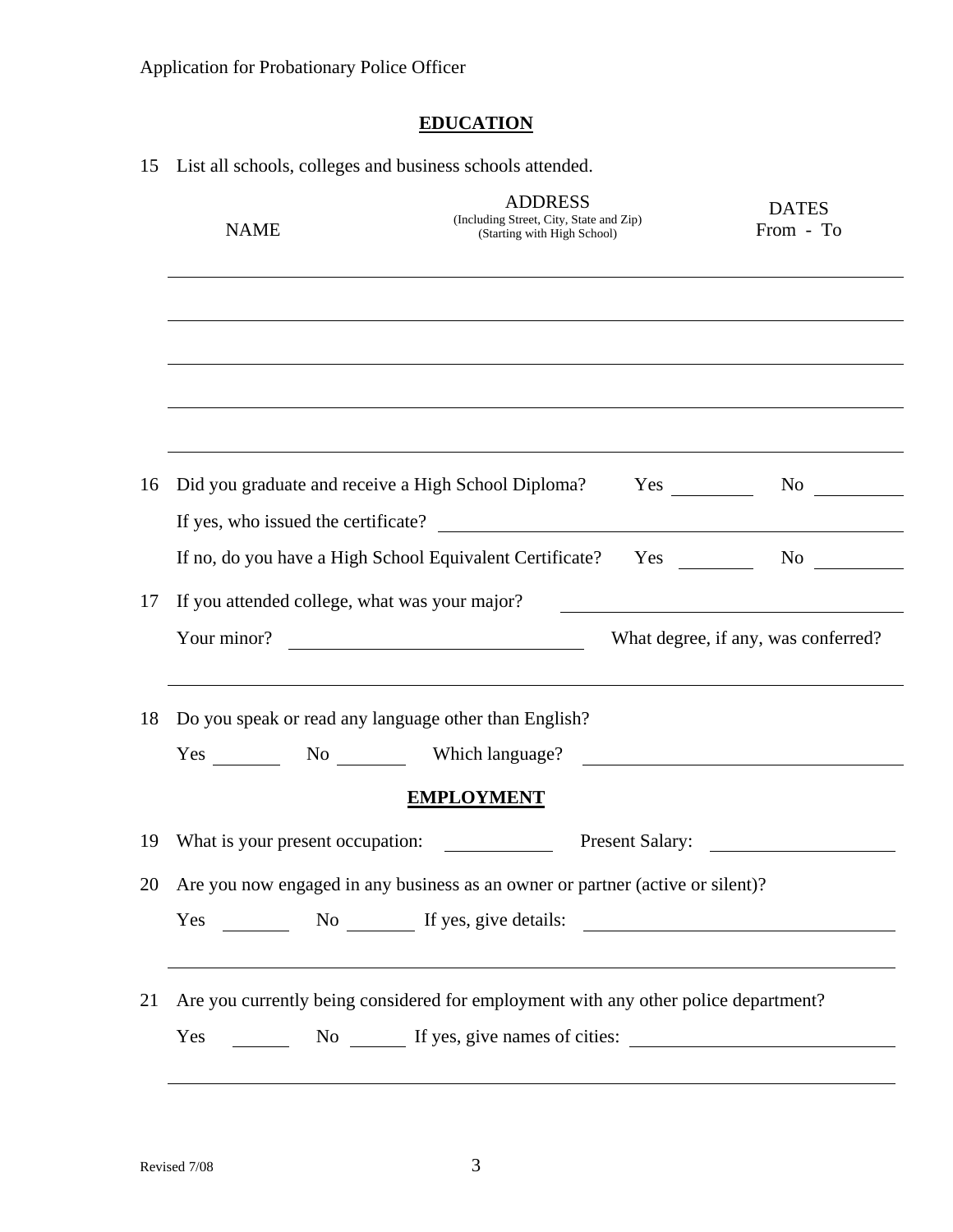### 22 EMPLOYMENT HISTORY

List all jobs you have held for the last ten years, including periods of unemployment. Put your present or most recent job first. Include military service in proper time sequence; include temporary or part-time or volunteer jobs.

| 1) Employer: $\qquad \qquad$                                                                                                                                                                                                                                                                                 | Telephone #                                                                                                           |                                        | $\begin{minipage}{.4\linewidth} \begin{tabular}{c} From \\ & \textcolor{red}{\footnotesize{Month/Year}} \end{tabular} \end{minipage} \begin{tabular}{c} to \\ & \textcolor{red}{\footnotesize{Month/Year}} \end{tabular}$ |
|--------------------------------------------------------------------------------------------------------------------------------------------------------------------------------------------------------------------------------------------------------------------------------------------------------------|-----------------------------------------------------------------------------------------------------------------------|----------------------------------------|---------------------------------------------------------------------------------------------------------------------------------------------------------------------------------------------------------------------------|
| Address:                                                                                                                                                                                                                                                                                                     |                                                                                                                       |                                        |                                                                                                                                                                                                                           |
|                                                                                                                                                                                                                                                                                                              |                                                                                                                       |                                        |                                                                                                                                                                                                                           |
|                                                                                                                                                                                                                                                                                                              |                                                                                                                       | Type of Business:                      |                                                                                                                                                                                                                           |
| <b>Your Duties:</b>                                                                                                                                                                                                                                                                                          |                                                                                                                       |                                        | Salary per Month:                                                                                                                                                                                                         |
|                                                                                                                                                                                                                                                                                                              |                                                                                                                       |                                        |                                                                                                                                                                                                                           |
| 2) Employer: $\qquad \qquad$                                                                                                                                                                                                                                                                                 |                                                                                                                       | $From \frac{1}{\text{Month/Year}}$     | to<br>Month/Year                                                                                                                                                                                                          |
| Address:                                                                                                                                                                                                                                                                                                     | <u> 1980 - Andrea Stadt Britain, fransk politik (d. 1980)</u>                                                         |                                        |                                                                                                                                                                                                                           |
|                                                                                                                                                                                                                                                                                                              |                                                                                                                       |                                        |                                                                                                                                                                                                                           |
|                                                                                                                                                                                                                                                                                                              |                                                                                                                       | Type of Business:                      |                                                                                                                                                                                                                           |
| <b>Your Duties:</b>                                                                                                                                                                                                                                                                                          |                                                                                                                       |                                        | Salary per Month:                                                                                                                                                                                                         |
|                                                                                                                                                                                                                                                                                                              |                                                                                                                       |                                        |                                                                                                                                                                                                                           |
|                                                                                                                                                                                                                                                                                                              |                                                                                                                       |                                        |                                                                                                                                                                                                                           |
| 3) Employer: $\frac{1}{\sqrt{1-\frac{1}{2}} \cdot \frac{1}{2}}$                                                                                                                                                                                                                                              |                                                                                                                       |                                        |                                                                                                                                                                                                                           |
| Address:                                                                                                                                                                                                                                                                                                     |                                                                                                                       |                                        | $\begin{minipage}{.4\linewidth} \begin{tabular}{l} \bf \textit{From} \\ \bf \textit{Month/Year} \end{tabular} \end{minipage}$                                                                                             |
|                                                                                                                                                                                                                                                                                                              | <u> 1989 - Johann Stoff, deutscher Stoff, der Stoff, der Stoff, der Stoff, der Stoff, der Stoff, der Stoff, der S</u> |                                        |                                                                                                                                                                                                                           |
|                                                                                                                                                                                                                                                                                                              |                                                                                                                       |                                        |                                                                                                                                                                                                                           |
| Your Duties:                                                                                                                                                                                                                                                                                                 | <u> 1990 - Johann Barn, fransk politik (d. 1980)</u>                                                                  |                                        | Salary per Month:                                                                                                                                                                                                         |
| Reason for Leaving:                                                                                                                                                                                                                                                                                          |                                                                                                                       |                                        |                                                                                                                                                                                                                           |
| 4) Employer:<br>$\begin{array}{c} \begin{array}{c} \begin{array}{c} \begin{array}{c} \end{array} \\ \begin{array}{c} \end{array} \end{array} & \begin{array}{c} \begin{array}{c} \end{array} \\ \begin{array}{c} \end{array} \end{array} & \begin{array}{c} \end{array} \end{array} \end{array} \end{array}$ | Telephone #<br>$\frac{1}{2}$                                                                                          | From                                   | to                                                                                                                                                                                                                        |
| Address:                                                                                                                                                                                                                                                                                                     |                                                                                                                       | Month/Year                             | Month/Year                                                                                                                                                                                                                |
| Supervisor's Name and Title:                                                                                                                                                                                                                                                                                 | <u> 1989 - Johann Stoff, fransk politik (d. 1989)</u>                                                                 | Full Time                              | Part Time                                                                                                                                                                                                                 |
| Your Title:                                                                                                                                                                                                                                                                                                  |                                                                                                                       |                                        |                                                                                                                                                                                                                           |
| <b>Your Duties:</b>                                                                                                                                                                                                                                                                                          | <u> 1989 - Johann Barn, mars eta bainar eta baina eta baina eta baina eta baina eta baina eta baina eta baina e</u>   | Type of Business:<br>Salary per Month: |                                                                                                                                                                                                                           |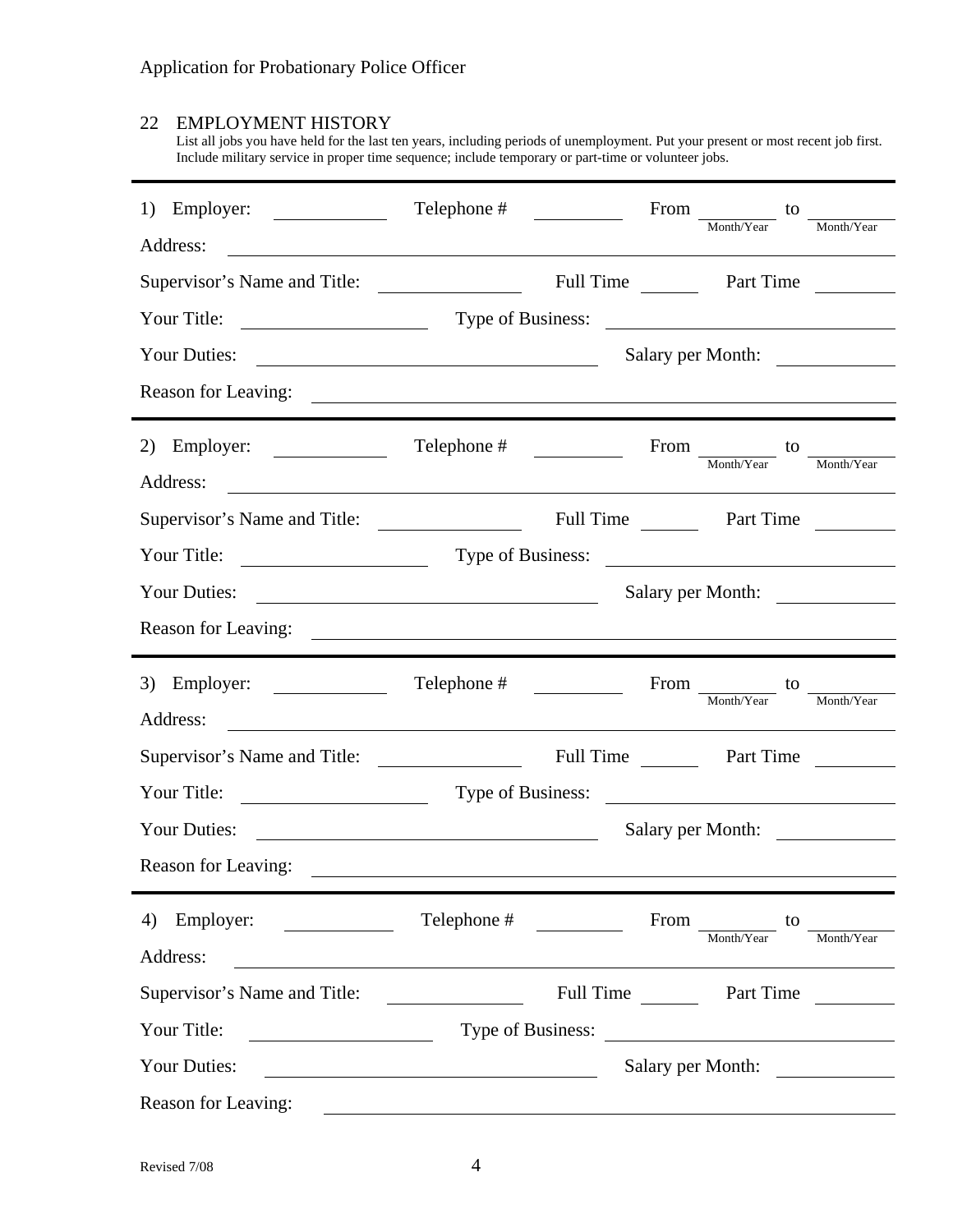| 23 | May we check with your present employer? Yes No                                                                                                                                                                                           |
|----|-------------------------------------------------------------------------------------------------------------------------------------------------------------------------------------------------------------------------------------------|
| 24 | Were you ever discharged or asked to resign from any employment?                                                                                                                                                                          |
|    | Yes No No If yes, give details:                                                                                                                                                                                                           |
| 25 | Have you had any garnishee, wage assignment, or judgment against you?<br>Yes No If yes, give details:                                                                                                                                     |
| 26 | Have you ever declared bankruptcy? Yes ________ No ________ If yes, give details:                                                                                                                                                         |
|    | ,我们也不会有什么。""我们的人,我们也不会有什么?""我们的人,我们也不会有什么?""我们的人,我们也不会有什么?""我们的人,我们也不会有什么?""我们的人<br><b>MILITARY SERVICE</b>                                                                                                                               |
| 27 | Have you ever served in any branch of the United States Military? Yes ________ No<br>If you answered yes, please list the branch, service serial number, highest rank held, and rank<br>at discharge. Also provide a copy of your DD-214. |
| 28 | Are you now or were you ever a member of any branch of the United States Reserve forces?                                                                                                                                                  |
|    | Yes<br>$No \ \underline{\hspace{1cm}}$<br>If you answered yes, please list status (active or inactive), the branch, unit, rank, address of<br>branch and dates of service.                                                                |
| 29 | Were you ever convicted in a Court Martial or were you the subject of a Summary Court, or<br>any other disciplinary action?<br>Yes<br>$No \t —$                                                                                           |
|    | If yes, give details (include type of action, charge and disposition):                                                                                                                                                                    |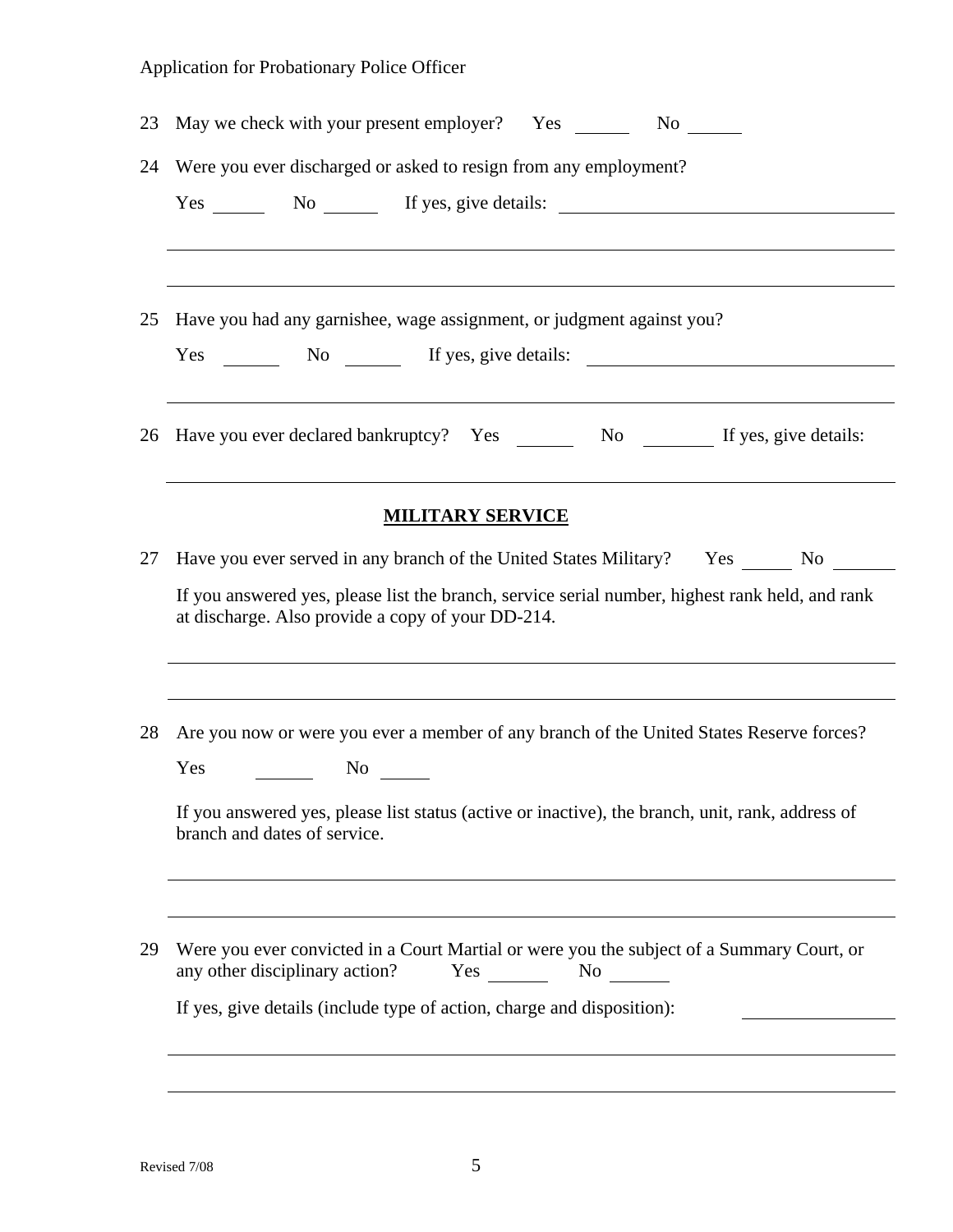30 What is the terminal date of your reserve obligation? (Give month, day and year)

| Yes | N <sub>o</sub>           | If yes, give type of<br>schools:                                                                                                                                             |  |
|-----|--------------------------|------------------------------------------------------------------------------------------------------------------------------------------------------------------------------|--|
|     |                          |                                                                                                                                                                              |  |
| 32  |                          | List any commendations and citations awarded to you as a member of the Armed Forces:                                                                                         |  |
|     |                          |                                                                                                                                                                              |  |
| 33  | If yes, for what reason: | Were you ever rejected by the Armed Services? Yes No<br><u> 1980 - Andrea State Barbara, político e a contrato de la contrato de la contrato de la contrato de la contra</u> |  |
| 34  |                          | Give three references (NOT relatives, but responsible adults of reputable standing in their<br>community) who have known you well in the past five years:                    |  |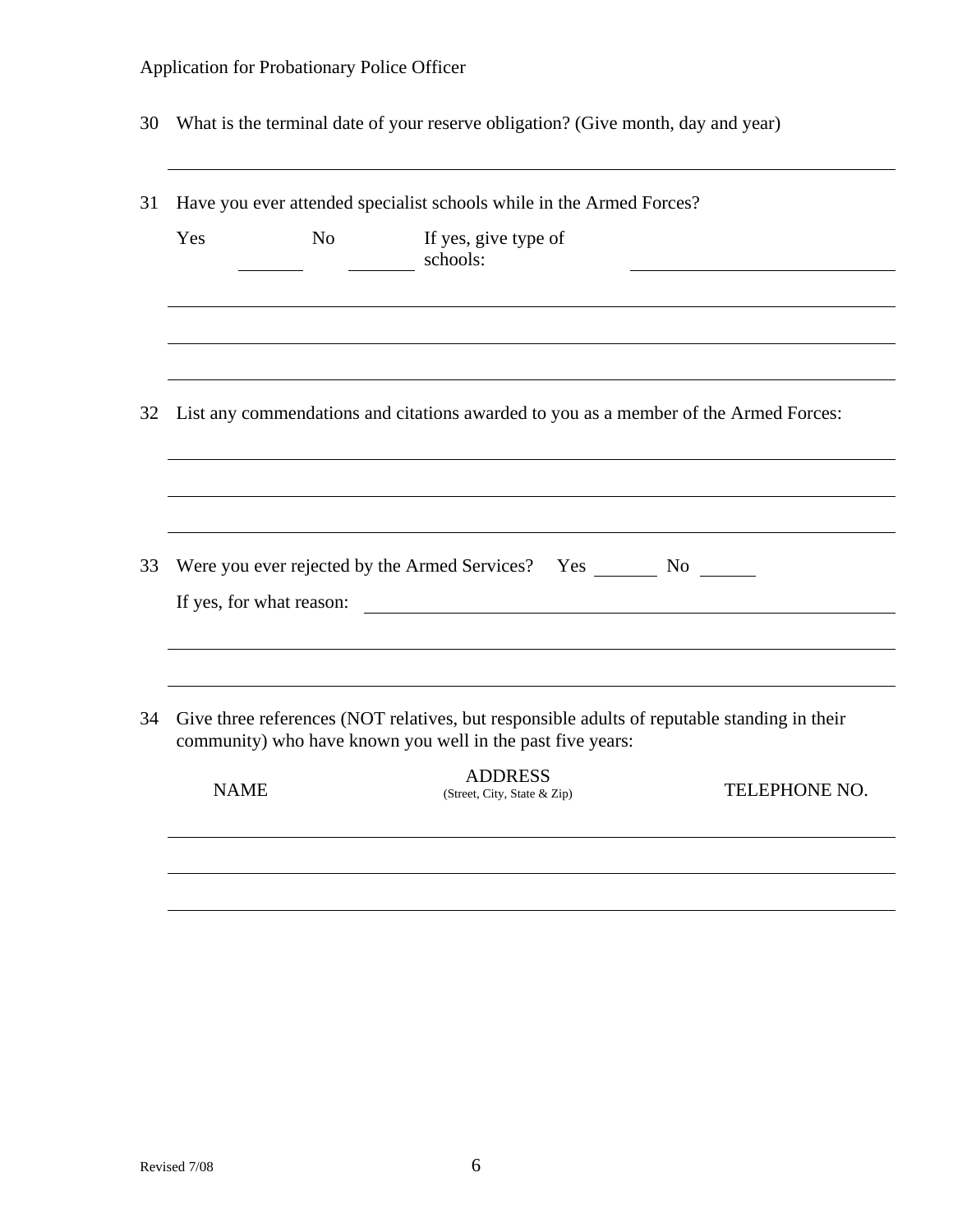# **MISCELLANEOUS**

| 35 | Can you type? Yes<br>$\frac{1}{\sqrt{1-\frac{1}{c^2}}}$ No                                                                                    |
|----|-----------------------------------------------------------------------------------------------------------------------------------------------|
| 36 | How many years have you operated an automobile?                                                                                               |
|    |                                                                                                                                               |
|    | If yes, give details:                                                                                                                         |
|    |                                                                                                                                               |
| 37 |                                                                                                                                               |
|    |                                                                                                                                               |
| 38 |                                                                                                                                               |
|    | If yes, give details:<br><u> 1989 - Jan Samuel Barbara, margaret e populari e populari e populari e populari e populari e populari e popu</u> |
|    |                                                                                                                                               |
| 39 | Explain your reason for applying for this position: _____________________________                                                             |
|    |                                                                                                                                               |
|    |                                                                                                                                               |
|    |                                                                                                                                               |
|    |                                                                                                                                               |
|    |                                                                                                                                               |
|    |                                                                                                                                               |
|    |                                                                                                                                               |
|    |                                                                                                                                               |
|    |                                                                                                                                               |
|    |                                                                                                                                               |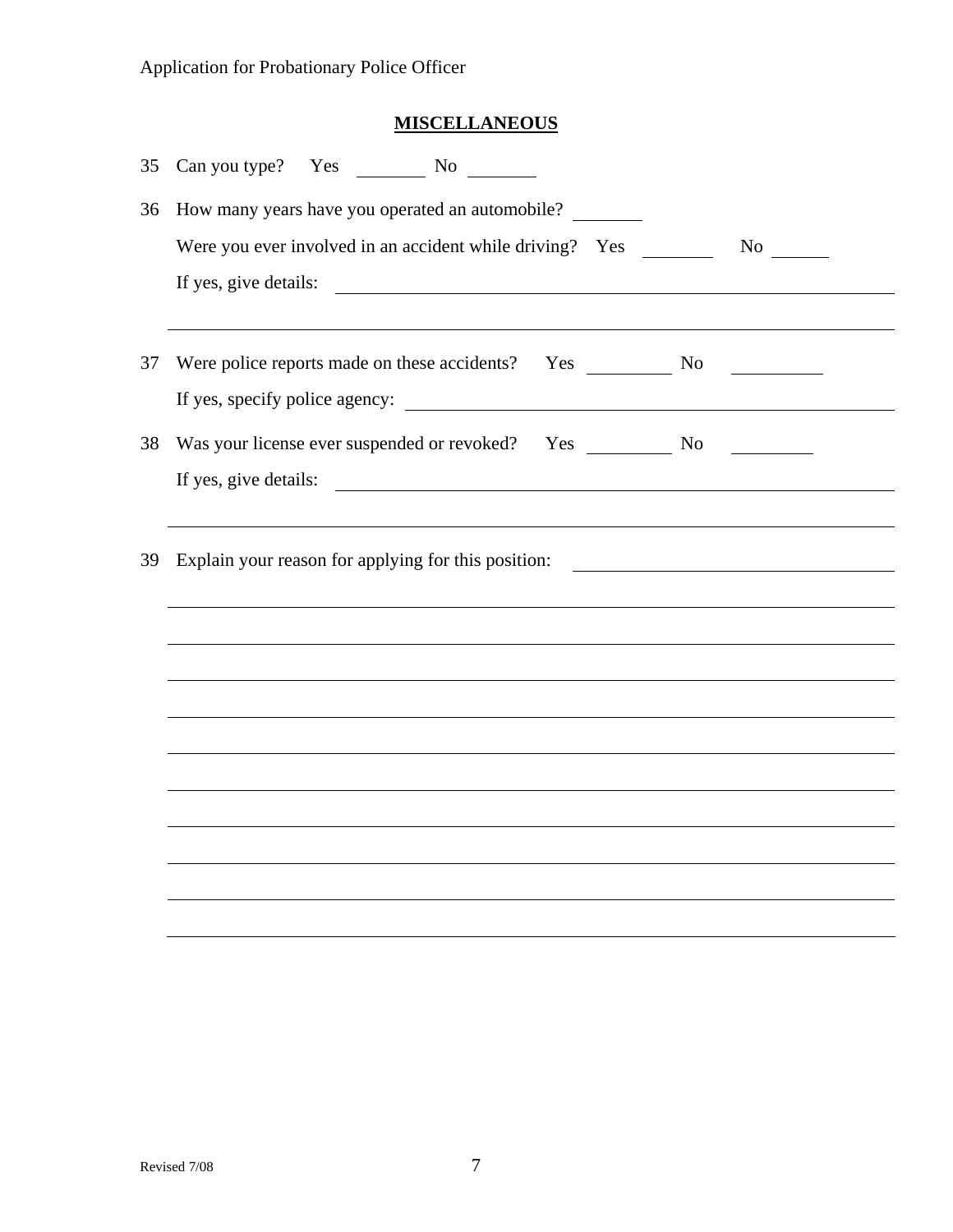Place the corresponding question number in the first space provide then continue with your response. Make additional copies of this page as needed.

| $\sim$                                                                                                                                                                                                                                                                                                                                                                                                                                                                     |  |
|----------------------------------------------------------------------------------------------------------------------------------------------------------------------------------------------------------------------------------------------------------------------------------------------------------------------------------------------------------------------------------------------------------------------------------------------------------------------------|--|
|                                                                                                                                                                                                                                                                                                                                                                                                                                                                            |  |
|                                                                                                                                                                                                                                                                                                                                                                                                                                                                            |  |
|                                                                                                                                                                                                                                                                                                                                                                                                                                                                            |  |
|                                                                                                                                                                                                                                                                                                                                                                                                                                                                            |  |
|                                                                                                                                                                                                                                                                                                                                                                                                                                                                            |  |
|                                                                                                                                                                                                                                                                                                                                                                                                                                                                            |  |
|                                                                                                                                                                                                                                                                                                                                                                                                                                                                            |  |
|                                                                                                                                                                                                                                                                                                                                                                                                                                                                            |  |
|                                                                                                                                                                                                                                                                                                                                                                                                                                                                            |  |
|                                                                                                                                                                                                                                                                                                                                                                                                                                                                            |  |
|                                                                                                                                                                                                                                                                                                                                                                                                                                                                            |  |
|                                                                                                                                                                                                                                                                                                                                                                                                                                                                            |  |
|                                                                                                                                                                                                                                                                                                                                                                                                                                                                            |  |
|                                                                                                                                                                                                                                                                                                                                                                                                                                                                            |  |
|                                                                                                                                                                                                                                                                                                                                                                                                                                                                            |  |
|                                                                                                                                                                                                                                                                                                                                                                                                                                                                            |  |
|                                                                                                                                                                                                                                                                                                                                                                                                                                                                            |  |
|                                                                                                                                                                                                                                                                                                                                                                                                                                                                            |  |
|                                                                                                                                                                                                                                                                                                                                                                                                                                                                            |  |
|                                                                                                                                                                                                                                                                                                                                                                                                                                                                            |  |
|                                                                                                                                                                                                                                                                                                                                                                                                                                                                            |  |
|                                                                                                                                                                                                                                                                                                                                                                                                                                                                            |  |
|                                                                                                                                                                                                                                                                                                                                                                                                                                                                            |  |
|                                                                                                                                                                                                                                                                                                                                                                                                                                                                            |  |
|                                                                                                                                                                                                                                                                                                                                                                                                                                                                            |  |
|                                                                                                                                                                                                                                                                                                                                                                                                                                                                            |  |
|                                                                                                                                                                                                                                                                                                                                                                                                                                                                            |  |
|                                                                                                                                                                                                                                                                                                                                                                                                                                                                            |  |
|                                                                                                                                                                                                                                                                                                                                                                                                                                                                            |  |
|                                                                                                                                                                                                                                                                                                                                                                                                                                                                            |  |
|                                                                                                                                                                                                                                                                                                                                                                                                                                                                            |  |
|                                                                                                                                                                                                                                                                                                                                                                                                                                                                            |  |
|                                                                                                                                                                                                                                                                                                                                                                                                                                                                            |  |
|                                                                                                                                                                                                                                                                                                                                                                                                                                                                            |  |
|                                                                                                                                                                                                                                                                                                                                                                                                                                                                            |  |
|                                                                                                                                                                                                                                                                                                                                                                                                                                                                            |  |
|                                                                                                                                                                                                                                                                                                                                                                                                                                                                            |  |
|                                                                                                                                                                                                                                                                                                                                                                                                                                                                            |  |
|                                                                                                                                                                                                                                                                                                                                                                                                                                                                            |  |
|                                                                                                                                                                                                                                                                                                                                                                                                                                                                            |  |
|                                                                                                                                                                                                                                                                                                                                                                                                                                                                            |  |
|                                                                                                                                                                                                                                                                                                                                                                                                                                                                            |  |
|                                                                                                                                                                                                                                                                                                                                                                                                                                                                            |  |
|                                                                                                                                                                                                                                                                                                                                                                                                                                                                            |  |
|                                                                                                                                                                                                                                                                                                                                                                                                                                                                            |  |
|                                                                                                                                                                                                                                                                                                                                                                                                                                                                            |  |
|                                                                                                                                                                                                                                                                                                                                                                                                                                                                            |  |
|                                                                                                                                                                                                                                                                                                                                                                                                                                                                            |  |
|                                                                                                                                                                                                                                                                                                                                                                                                                                                                            |  |
| $\frac{1}{\sqrt{2\pi}}\left( \frac{1}{\sqrt{2\pi}}\right) ^{2}$                                                                                                                                                                                                                                                                                                                                                                                                            |  |
|                                                                                                                                                                                                                                                                                                                                                                                                                                                                            |  |
|                                                                                                                                                                                                                                                                                                                                                                                                                                                                            |  |
|                                                                                                                                                                                                                                                                                                                                                                                                                                                                            |  |
|                                                                                                                                                                                                                                                                                                                                                                                                                                                                            |  |
| — —<br>$\overbrace{\hspace{25mm}}$                                                                                                                                                                                                                                                                                                                                                                                                                                         |  |
|                                                                                                                                                                                                                                                                                                                                                                                                                                                                            |  |
|                                                                                                                                                                                                                                                                                                                                                                                                                                                                            |  |
|                                                                                                                                                                                                                                                                                                                                                                                                                                                                            |  |
|                                                                                                                                                                                                                                                                                                                                                                                                                                                                            |  |
|                                                                                                                                                                                                                                                                                                                                                                                                                                                                            |  |
|                                                                                                                                                                                                                                                                                                                                                                                                                                                                            |  |
|                                                                                                                                                                                                                                                                                                                                                                                                                                                                            |  |
|                                                                                                                                                                                                                                                                                                                                                                                                                                                                            |  |
|                                                                                                                                                                                                                                                                                                                                                                                                                                                                            |  |
| $\frac{1}{1} \left( \frac{1}{1} \right) \left( \frac{1}{1} \right) \left( \frac{1}{1} \right) \left( \frac{1}{1} \right) \left( \frac{1}{1} \right) \left( \frac{1}{1} \right) \left( \frac{1}{1} \right) \left( \frac{1}{1} \right) \left( \frac{1}{1} \right) \left( \frac{1}{1} \right) \left( \frac{1}{1} \right) \left( \frac{1}{1} \right) \left( \frac{1}{1} \right) \left( \frac{1}{1} \right) \left( \frac{1}{1} \right) \left( \frac{1}{1} \right) \left( \frac$ |  |
|                                                                                                                                                                                                                                                                                                                                                                                                                                                                            |  |
|                                                                                                                                                                                                                                                                                                                                                                                                                                                                            |  |
|                                                                                                                                                                                                                                                                                                                                                                                                                                                                            |  |
|                                                                                                                                                                                                                                                                                                                                                                                                                                                                            |  |
|                                                                                                                                                                                                                                                                                                                                                                                                                                                                            |  |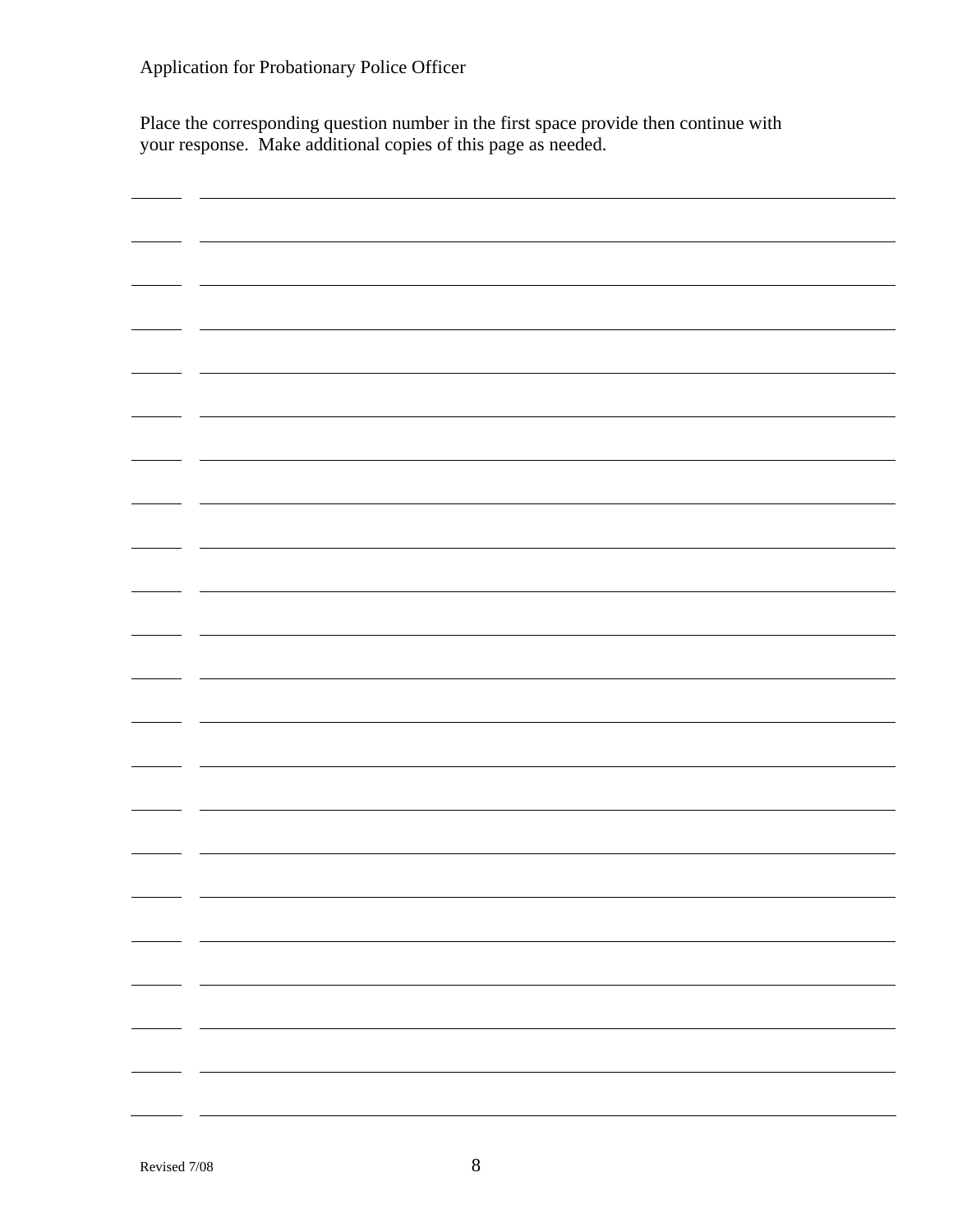# **AFFIDAVIT**

- 1. I have personally read and answered each and every applicable question herein, and do solemnly swear that each and every answer is full and correct in every aspect.
- 2. I have or will submit to fingerprinting, as required.
- 3. I will submit to a complete medical examination to be administered by a duly appointed physician, and further consent to the release of any medical history or information for the confidential use of the Village of New Athens, or their assigned medical examiners.
- 4. I agree to submit to a polygraph (lie detector) examination.
- 5. I agree to submit to a psychological examination.
- 6. I agree to submit any and all information on my service career, if any, including DD214 form and military history during my tour of duty.

In witness whereof, I have hereunto subscribed my name this \_\_\_\_\_\_\_\_\_\_\_\_ day of \_\_\_\_\_\_

 $20$ , at  $\frac{Citv}{c}$ , County of  $\frac{1}{c}$ And State of .

\*Please note that this affidavit does not need to be notarized.

(Applicant's complete signature)

Note: A copy of your DD214 Form papers, if any, Birth Certificate, High School Diploma or GED certificate, Driver's License, and Firearm Owner's Identification Card (FOID), MUST accompany this application.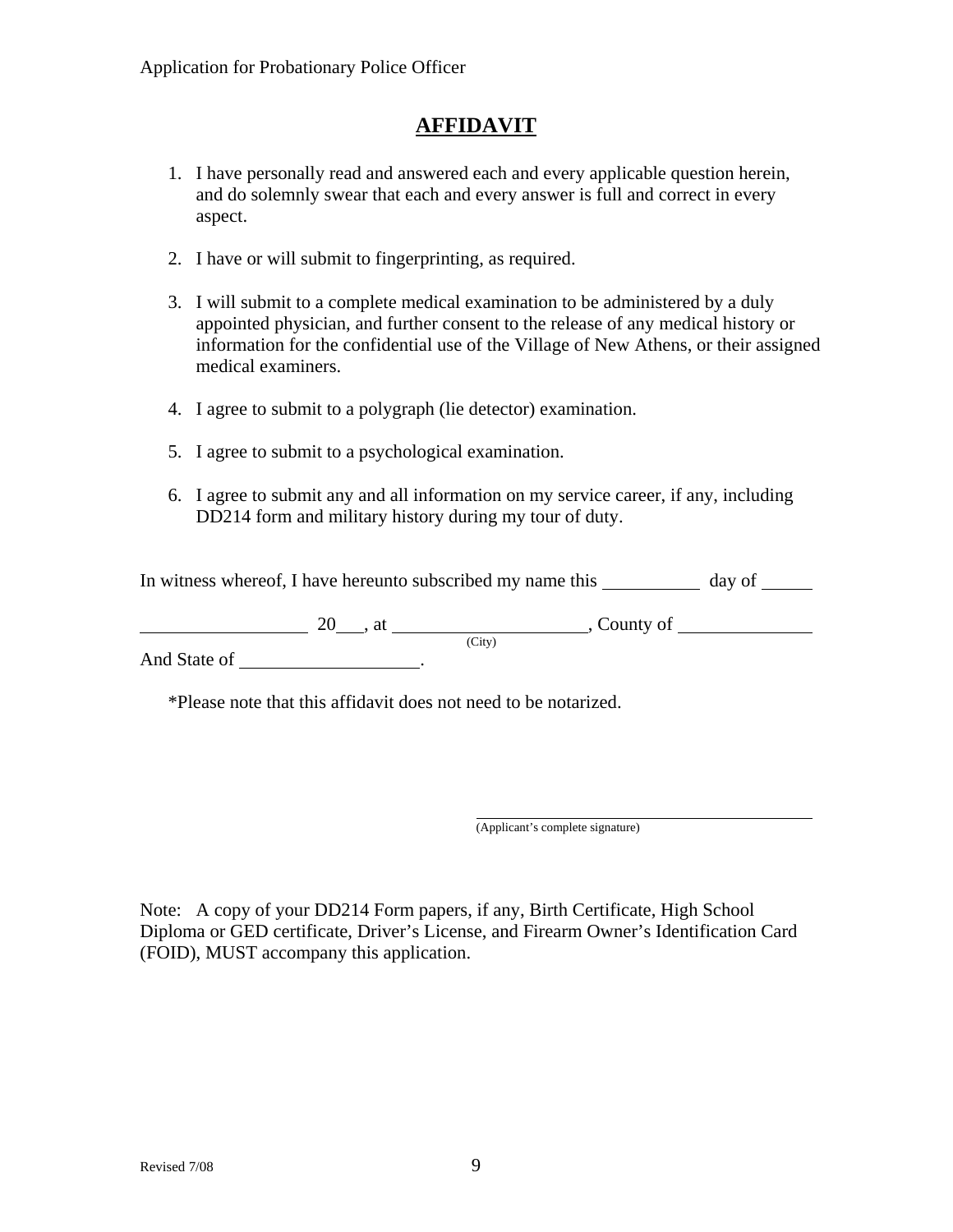

## CONSUMER REPORTING AUTHORIZATION FORM

Equal Opportunity Employer

Date:

I authorize and empower the Village of New Athens, Police Department, any other police department, any consumer reporting agency, or other outside service company engaged by said Police Department for this purpose, now or subsequently, to obtain, prepare, use and furnish information concerning my current and former employment, education, credit, general reputation, health, personal characteristics and mode of living, through correspondence or personal interviews with neighbors, friends or associates or others with whom I am acquainted or who may have knowledge concerning any of the above items.

Upon written request, I understand that said Police Department will provide me with information regarding the scope of the investigation if one is made.

 $\overline{a}$ Signature:

 $\overline{a}$ Social Security Number